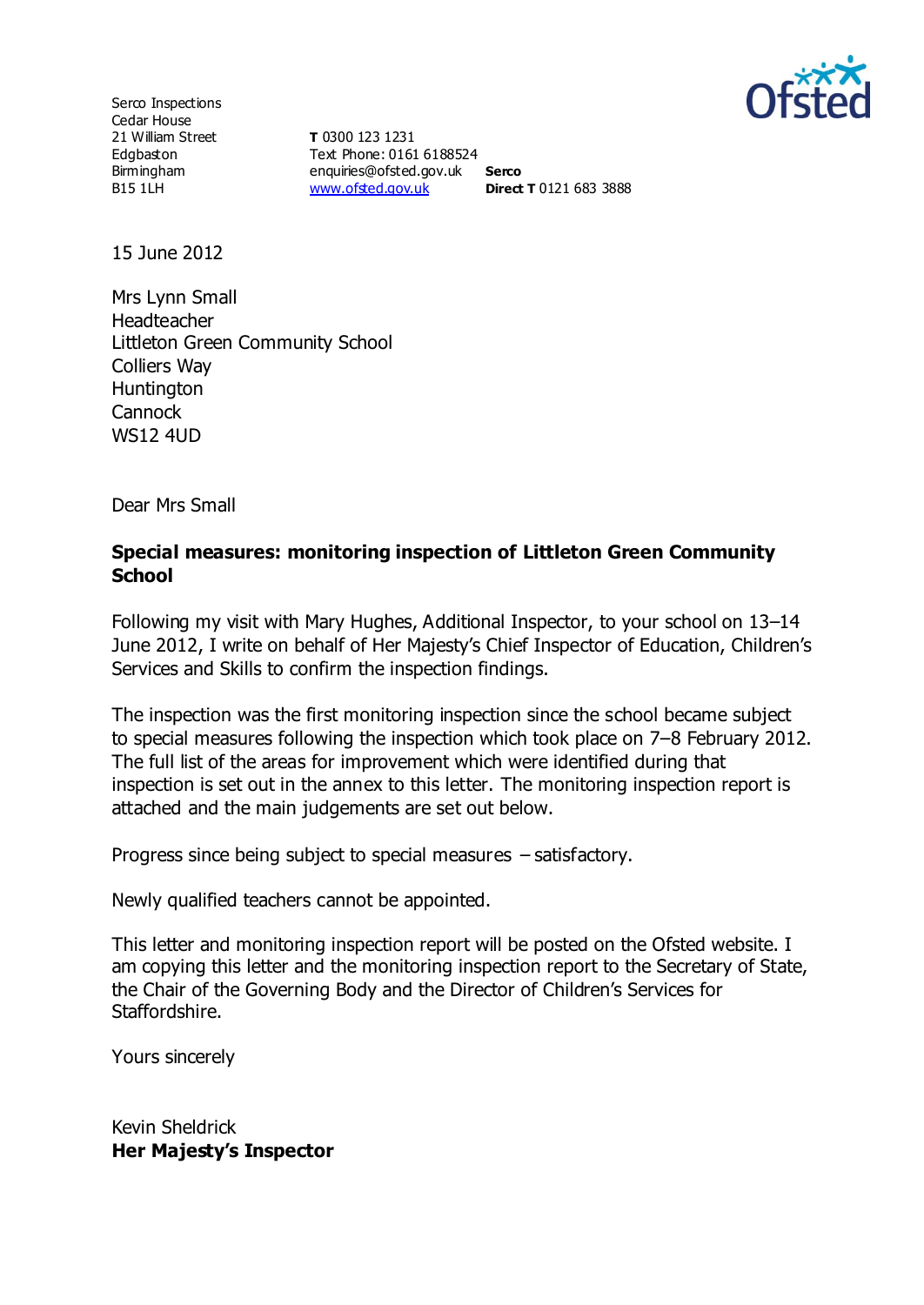

# **Annex**

## **The areas for improvement identified during the inspection which took place in February 2012**

- Accelerate pupils' progress and their attainment in English and mathematics by:
	- $-$  improving their oral skills in explaining what they are learning in lessons and how well they think they have done
	- increasing the application of calculation skills in all their mathematical work and in other subjects
	- reinforcing their comprehension skills in reading fiction and non-fiction texts.
- Raise the quality of teaching so that a it is good or better by January 2013 by:
	- strengthening teachers' subject knowledge in mathematics
	- extending pupils' prior knowledge and skills through challenging tasks that match the needs of all pupils and help accelerate their progress over time
	- $-$  eliminating unnecessary repetition of what pupils already know and can do
	- $-$  improving the deployment of teaching assistants so that they make a more effective contribution to pupils' learning and progress.
- **IMPROVE PUPILS' behaviour around the school by:** 
	- promoting respect for each other, all adults and the environment
	- teaching pupils how to make a positive contribution to the school's management of behaviour opportunities for pupils to become involved in their own learning and aware of the goals they need to set to achieve challenging targets
	- reviewing the effectiveness of current strategies for managing pupils' behaviour.
- $\blacksquare$  Bring rigour and accuracy to the school's self-evaluation by:
	- focusing on evaluating the impact of teaching on pupils' learning and progress during lesson observations and in the scrutiny of their written work
	- sharpening the monitoring and evaluation skills of leaders at all levels.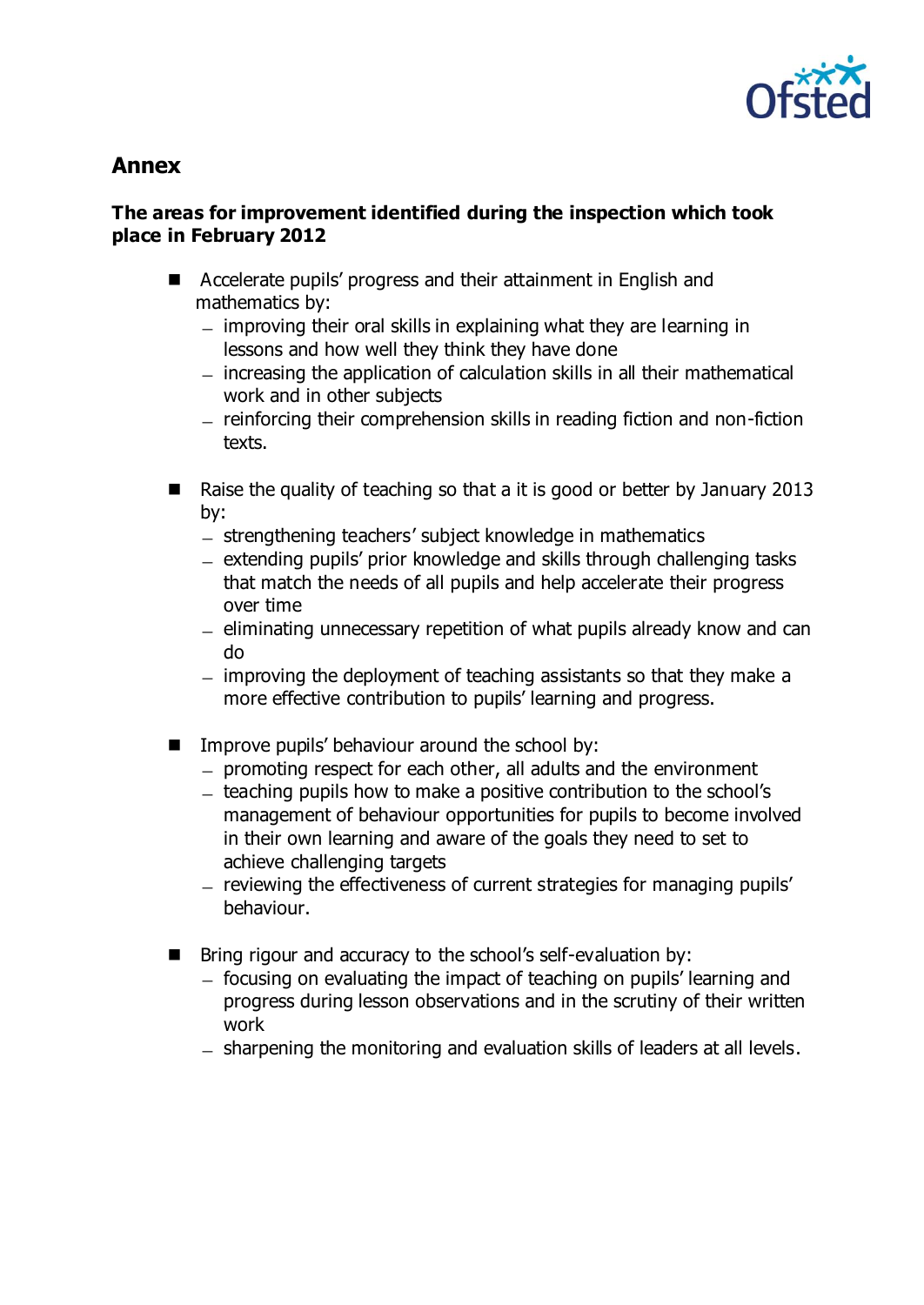

# **Special measures: monitoring of Littleton Green Community School**

# **Report from the first monitoring inspection on 13–14 June 2012**

#### **Evidence**

Inspectors observed the school's work, scrutinised documents and met with staff, groups of pupils, parents and carers, members of the governing body, the Local Leader in Education and a representative from the local authority.

## **Context**

Since the last inspection, a teacher has left the school and another has returned following maternity leave. Changes have also been made to the structure of the school day in order to improve the play arrangements at lunch and play times. The school is developing a link with another local school that includes the involvement of a Local Leader in Education.

## **Achievement of pupils at the school**

In most year groups, pupils are making better progress in lessons as a result of the improvements made to the use of assessment. Pupils' writing has improved most because this aspect is being addressed systematically through all subjects. For the majority of pupils, more modest improvements have taken place as regards reading and mathematics, although plans are being implemented to address this shortfall. Pupils' oral skills are improving because teachers are expecting pupils to explain their thinking more. Some disabled pupils and those who have special educational needs have made notable gains in their reading and number work because of the regular one-to-one support being provided by skilled teaching assistants.

More effective adaptation to lessons is increasing the progress less able pupils make. The high expectation teachers have is also accelerating the progress more able pupils make. For instance year 6 pupils spoke with great pride about the opportunities they have to undertake work normally associated with secondary schools. The progress made by middle ability pupils is not quite so impressive because they do not have sufficient access to higher level work. The school is monitoring well the progress made by different groups, for instance those who are known to be eligible for free school meals, so that it can check how well it is closing the gaps in achievement that exist.

Progress since the last section 5 inspection:

■ accelerate pupils' progress and their attainment in English and mathematics – satisfactory.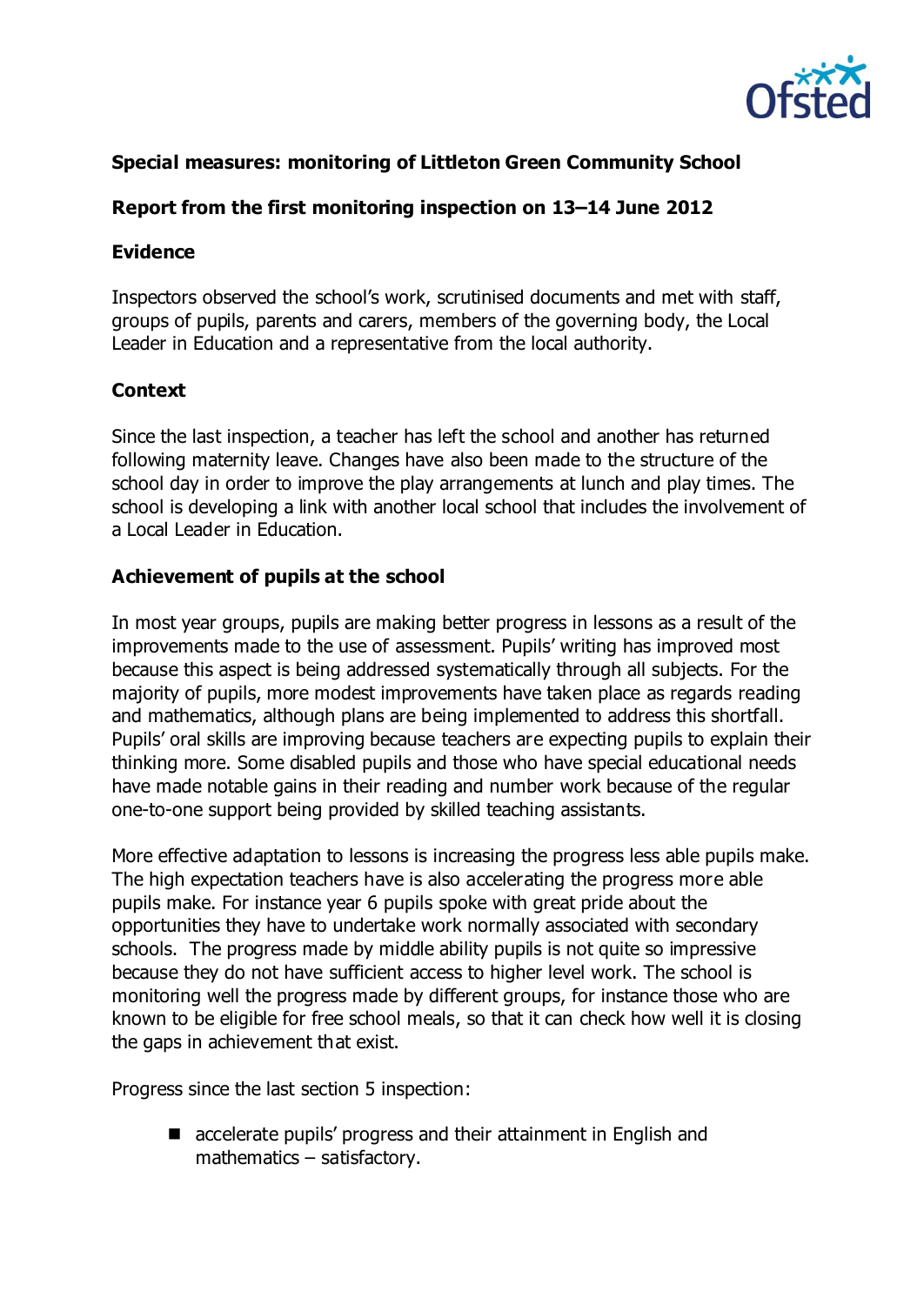

## **The quality of teaching**

Far fewer lessons are now inadequate, although pupils continue to experience too few that are good or better. There are strengths in teachers' questioning: for instance, many adopt strategies to ensure all pupils have to think about the key ideas. In a Key Stage 2 mathematics lesson on inverse relationships, the teacher increased levels of engagement by requiring pupils to consider each other's explanations. However, the effectiveness of questioning was reduced at times because of an over-reliance on willing volunteers and insufficient use of paired discussion when important concepts were being taught.

In the large majority of lessons, teachers take care to avoid overly long introductions and pepper their lessons with reviews to clarify the required learning. In the more effective lessons, these reviews use examples from pupils' work to make it abundantly clear to pupils how they can excel. For instance, in a good Year 3/4 lesson, the teacher carefully selected pupils so very good practice was shared with the class. Pupils enjoyed hearing about what might be behind a great black door they found on a castle visit undertaken the previous day.

Teachers are now planning more work in direct response to assessments that have exposed gaps in pupils' learning and there is less repetition of work that has been previously undertaken. However, at times, the progress pupils make is limited because too much time is devoted to addressing these gaps. A minority of lessons were more effective because teachers were prepared to adapt their lessons very quickly in response to their ongoing assessments of pupils' learning.

The school has recognised the need to identify more clearly the outcomes for different ability pupils in lessons. There are inconsistencies in how well teachers are responding to this, caused in part by the existence of too many different planning strategies. All teachers are providing work for different ability groups. This worked best when pupils could make choices and select the work they found challenging. Middle-ability pupils indicated that they would like more opportunity to undertake higher-level work. The pace of learning observed in lessons varied a lot. In the good lessons seen, pupils worked at a fast pace because teachers took steps to increase the levels of motivation. For instance, in a good Key Stage 2 English lesson involving 'scanning', pupils enjoyed competing with each other to quickly identify key points in a text. Progress has been made in improving the use of teaching assistants. This is most evident where they are being held directly to account for improving the progress of named individuals through the reading and number initiatives. There continues to be some variability in how well teaching assistants are used in lessons.

The pace of learning often slows at the end of lessons because pupils have insufficient opportunity to consider precisely what they have learnt and to apply their learning. Teaching assistants are often under-used at this stage of a lesson. Pupils, particularly in Key Stage 2, continue to have insufficient opportunity to apply their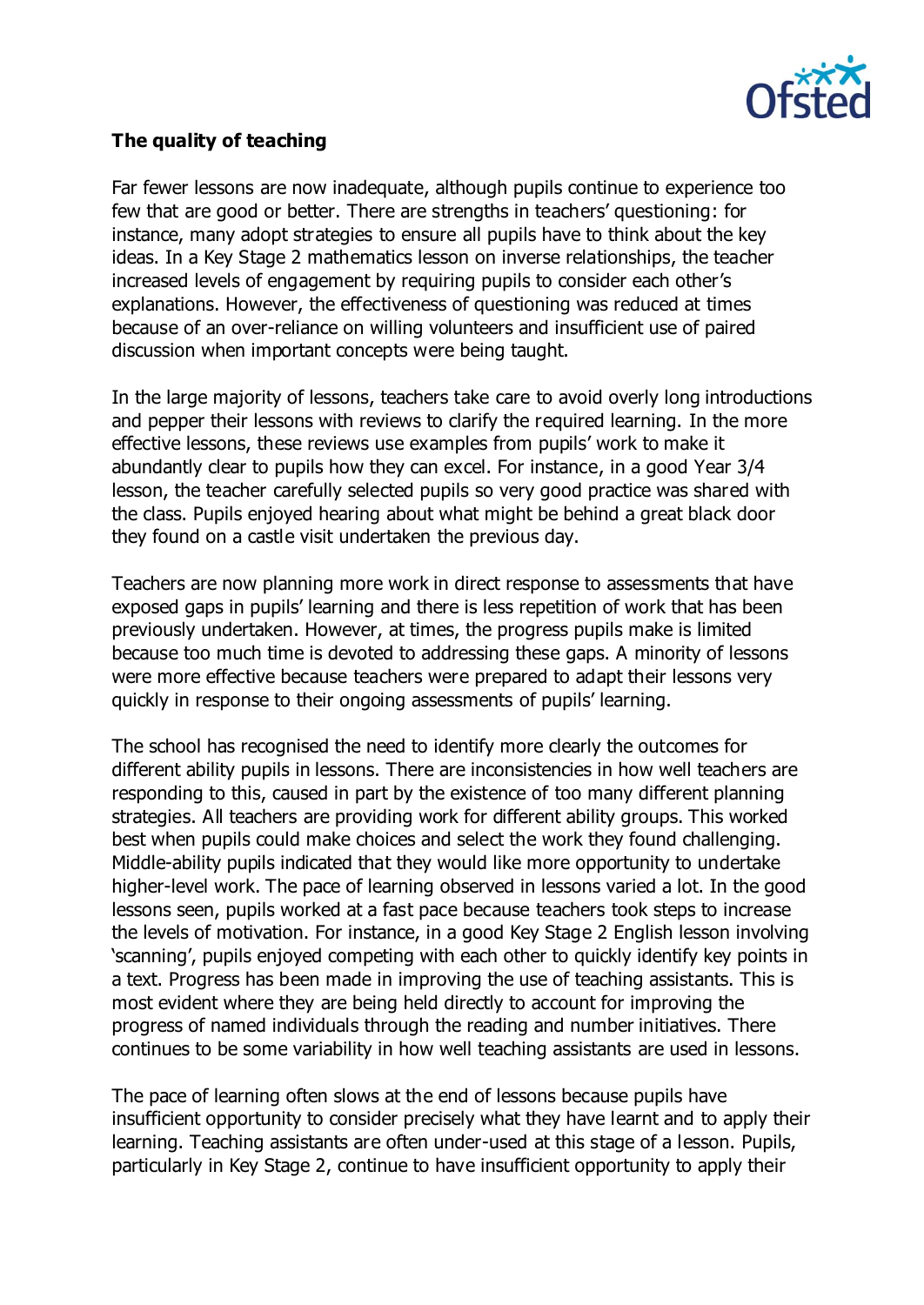

mathematical learning. A notable exception to this was the involvement of lower junior pupils in analysing the data obtained through a recently completed wholeschool reading survey. More use is being made of a wide range of texts in all subjects to enhance pupils' comprehension skills.

Progress since the last section 5 inspection:

 $\blacksquare$  raise the quality of teaching so that it is good or better by January 2013 – satisfactory.

## **Behaviour and safety of pupils**

Pupils were clear that behaviour has improved substantially since the last inspection. This improvement is direct result of the prompt action senior leaders took related to lunch and play times, and the review of sanctions and rewards. Younger pupils said they felt safer because they had more space now that older pupils no longer have the same lunch and play times. Pupils appreciated the increased fairness associated with how the school responds to the occasional incidents of poor behaviour. Plans are well advanced to implement additional programmes that aim to further enhance pupils' behaviour. Attendance and punctuality continue to be strengths of the school.

Progress since the last section 5 inspection:

 $\blacksquare$  improve pupils' behaviour around the school – good.

## **The quality of leadership in and management of the school**

Senior leaders have a clear view of the strengths and weaknesses in the school. The judgements senior leaders make about the quality of lessons are accurate. Greater rigour and accuracy have been brought to the school's approach to monitoring and evaluation. Crucially, there is evidence that they are now focussed on the key priorities that will raise standards. The school's development plans contain more challenging targets related to the proportion of teaching that is required to be good. The improvements made to behaviour and teaching are evidence that the school is beginning to increase its capacity to improve. Senior leaders are increasingly using data well to hold teachers and teaching assistants to account for the progress their pupils make. Although governance is a relative weakness, there are plans are to ensure robust arrangements are established to hold senior leaders to account.

There is evidence that leaders are improving teaching and learning through pertinent training, combined with a willingness to challenge any under-performance. Possibly the school's greatest current strength is the eagerness of all staff to respond positively to the feedback they are receiving about their teaching. Leaders are establishing an ethos that could lead to even more rapid improvement. There is a commendable buzz around teaching and learning.